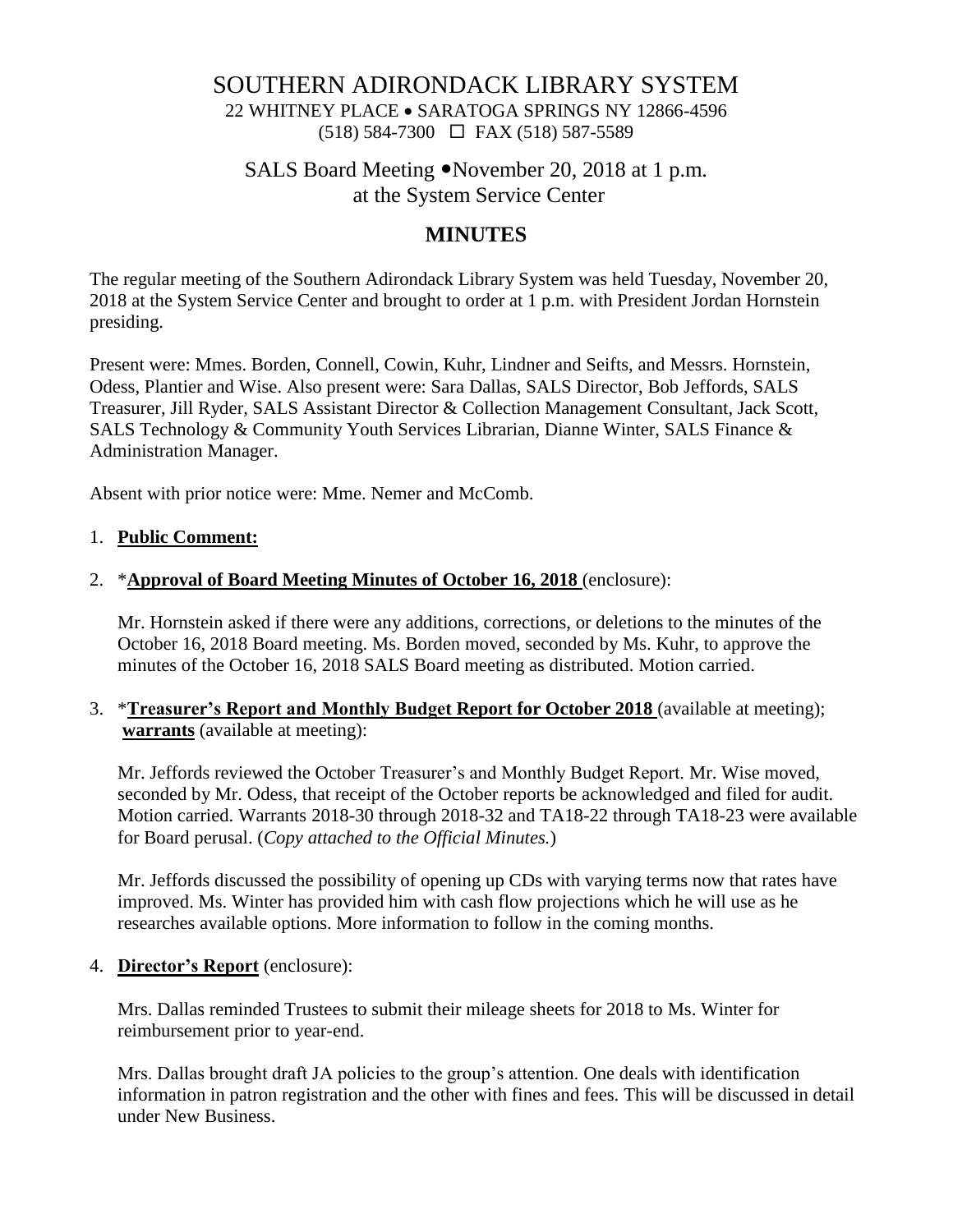*SALS Board Meeting Minutes, November 20, 2018…………………………………………..……..2*

A development at Raquette Lake Free Library was brought to the Board's attention. A patron is concerned about how her financial contribution is being administered by the library. The patron has been in touch with Mrs. Dallas and Mr. Hornstein, and Mrs. Dallas is working with the library to develop a gift and donation policy.

Mrs. Dallas and Ms. Freudenberger have been working with libraries to develop community based plans of service. She will also speak with Supervisor of the Town of Horicon about SALS and libraries. Efforts are being made to remind member libraries that their websites are the doorway into their libraries. Mr. Scott is available to help format and make recommendations to improve websites.

Mrs. Dallas is pleased to report that library funding appears in the draft budgets for Warren, Saratoga, and Hamilton counties for 2019. The funds from Warren and Hamilton counties are distributed to the libraries. Saratoga County funds are used for downloadable e-content.

Mrs. Dallas noted that later in the meeting, the Trustees would need to approve the allocation of additional State Aid for Library Construction.

SALS received an email from the State to confirm libraries in its service area. This is a step toward receiving state Senate Grant-in-aid, which we expect to be disbursed shortly.

Mrs. Dallas is looking into and gathering information regarding retirement benefit requirements for town, school district, and special district libraries.

Mrs. Dallas will co-host a webinar about Public Librarianship for the ALA New Members Round Table of ALA in February 2019. It will be approximately 50 minutes with a Question and Answer session following the presentation. Potential focus areas for each library type: description of specific library environment and job types; education requirements; helpful skills; application process; resume/cover letter tips; interview tips; and what those libraries are looking for.

A discussion of the Sexual Harassment Prevention Training program. Mrs. Dallas shared information with all libraries last week about SALS' effort to make available low-cost training. It was a requested that a follow-up email be sent to clarify how to participate, which Ms. Winter volunteered to address. A question was also raised regarding whether a person who holds positions with two different employers is required to be trained by both organizations. Ms. Winter will research this question and report back.

# A. *Joint Automation Report*:

The November Joint Automation Council meeting was not held due to lack of quorum, but Mr. Wise provided an informal report.

December  $7<sup>th</sup>$  is the year-end group order deadline. The Gloversville construction project is finished and the building opened on November 4<sup>th</sup>. Ft. Plain, Galway, and Schenectady construction projects are all in-process.

Mr. Wise reported that the patron statistical class project is in testing mode at Saratoga Springs Public Library. This project prevents staff from having to guess a new patron's statistical class. The program will now automatically fill in the class information based on the patron's address.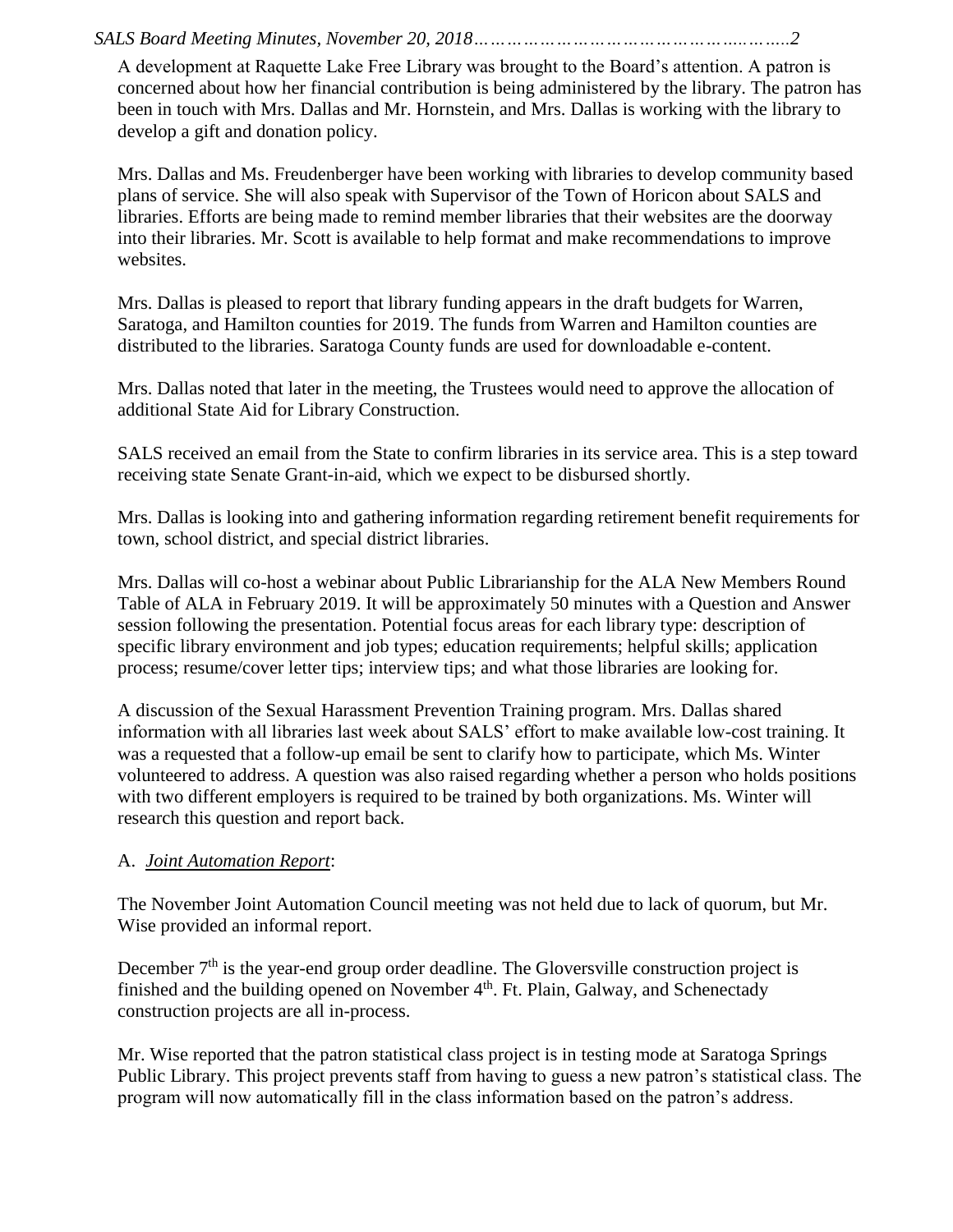*SALS Board Meeting Minutes, November 20, 2018…………………………………………..……..3*

Rollout for the security policy app is in process. This is made possible by rollout of OneDrive, which is taking place next week. NOVEL databases expected to be rolled out in late December through the State.

Mr. Wise referenced the draft JA policies, related to identification information and fines and fees, to be discussed under New Business.

The annual fines and fees meeting is scheduled for December  $12<sup>th</sup>$  at 9:30am at Clifton Park-Halfmoon Public Library, and all are welcome to attend.

A patron abroad requested access to our catalog, but a policy was put in place in April limiting access to our catalog to the United States and Canada. This policy, called "geofencing", was recommended by our security expert in order to prevent a breach of the firewall.

Alex Gutelius has been serving someone else's expired term on the Joint Automation Council. Mr. Wise brought forth a proposal from the Council that she be elected to serve a full term. Mr. Wise moved, seconded by Mr. Odess, to elect Ms. Gutelius to a full term on the Joint Automation Council. Motion passes.

## B. *Other*:

## 5. **Committee Reports**:

- A. *Audit & Finance (R. Wise, chair)*: No report.
- B. *Building Committee (C. Connell, chair)*:
	- i) *\*Approve allocation of redistributed State Construction Grant Aid*

Ms. Winter reported that DLD contacted all library systems to inform them of additional available FY2019 construction funds, as not all systems utilized their original allocation of funds. We do not yet know the exact amount of redistributed funds, but in keeping with allocations approved at the September 2018 meeting, the recommendation is to split the received funds between the three applications which did not receive their full request of 75% match. They would be split relative to their project size in order to keep their total match percentage the same: 37% to Saratoga Springs Public Library, 26% to Galway Public Library, and 27% to Greenwich Free Library. Ms. Connell moved, seconded by Mr. Wise, to approve the funding percentages as presented. Motion passed.

- C. *Bylaws Committee (R. Wise, chair)*: No report.
- D. *Central Library Aid and Services (D. Nemer, chair)*: No report.
- E. *County Aid Coordinators (Seifts, Connell, Odess, Plantier)*: No report.
- F. *Library Services (C. Kuhr, chair):* No report.
- G. *Personnel (L. Borden, chair)*: No report.
- H. *Trustee Nominating (D. Nemer, chair)*: No report.
- 6. **Unfinished Business**: No report.

### 7. **New Business:**

### A. \**Approve JA policies regarding fines and birthdates (available at meeting)*

Fines & Fees Policy – adding a patron notification requirements to the previously-established policy *(Copy attached).* JA is recommending that first overdue notices be sent no later than 14 days from due date and printed bills be sent no later than 30 days from the due date. Libraries are